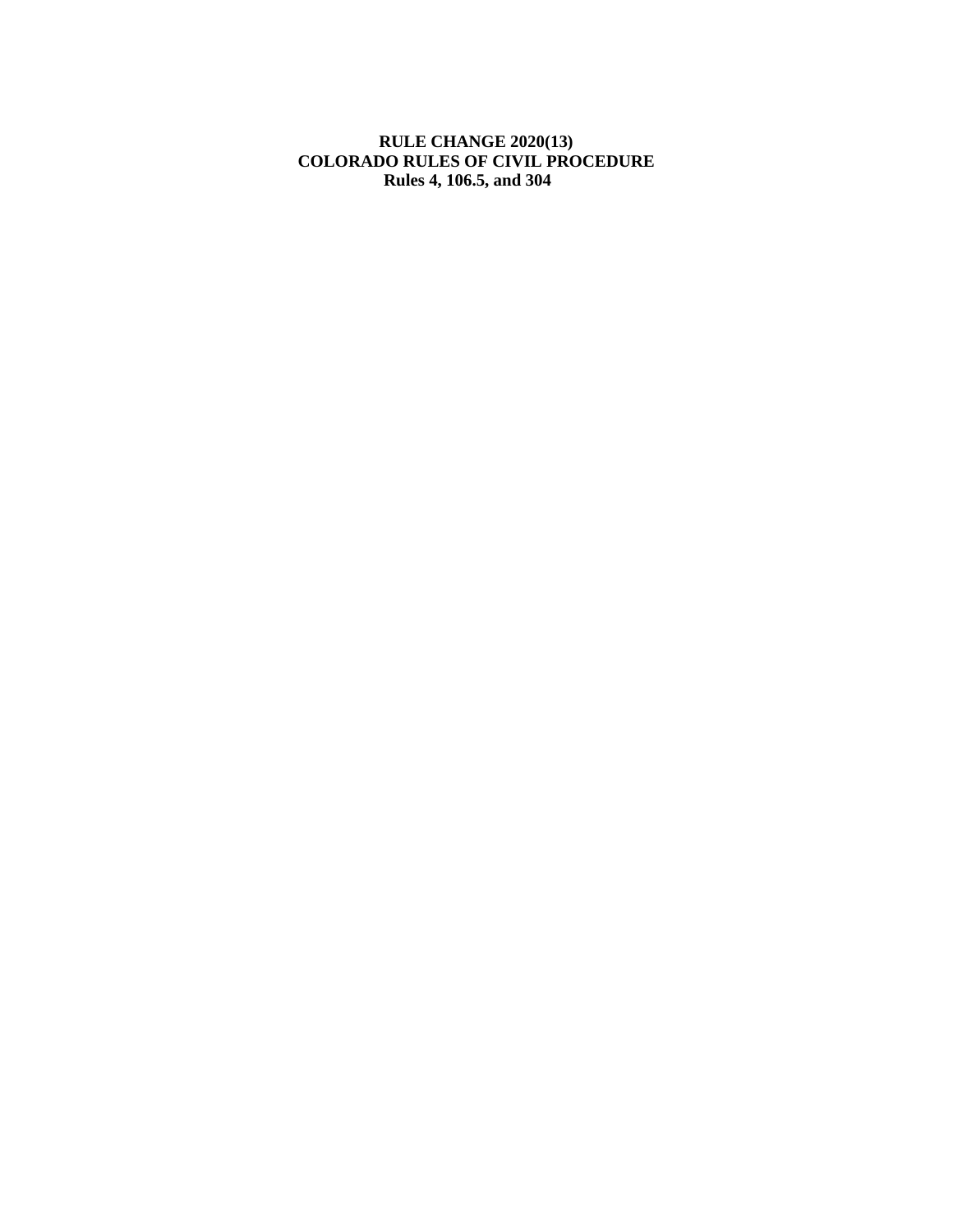# **Rule 4. Process**

# **(a) - (g) [NO CHANGE]**

**(h) Manner of Proof.** Proof of service shall be made as follows:

(1) If served personally, by a statement, certified by the sheriff, marshal or similar governmental official, or statement duly acknowledged under oatha sworn or unsworn declaration by any other person completing the service as to date, place, and manner of service; (2) Repealed eff. March 23, 2006.

(3) If served by mail, by an affidavit sworn or unsworn declaration showing the date of the mailing with the return receipt attached, where required;

(4) If served by publication, by the affidavit of publication, together with an affidavit as toa sworn or unsworn declaration that includes the mailing of a copy of the process where required; (5) If served by waiver, by the a sworn or unsworn declaration admitting or waiving service written admission or waiver of service by the person or persons served, duly acknowledged, or by their attorney;

(6) If served by substituted service, by a-duly acknowledged statement sworn or unsworn declaration as to the date, place, and manner of service, accompanied by an affidavit that and that the process was also mailed to the party to be served by substituted service, setting forth the address(es) where the process was mailed.

# **(i) - (m) [NO CHANGE]**

# **COMMENT**

# **2020**

Rule 4(h) on the manner of proving service was amended following the adoption in 2018 of the Uniform Unsworn Declarations Act. C.R.S. § 13-27-101 et seq. This Act defines a "sworn declaration," which includes an affidavit, and an "unsworn declaration," which "means a declaration in a signed record that is not given under oath, but is given under penalty of perjury." § 13-27-102 (6) and (7). An unsworn declaration which complies with the Act is sufficient to prove service under Rule 4(h).

# **Rule 106.5. Correctional Facility Quasi-Judicial Hearing Review**

# **(a) - (c) [NO CHANGE]**

# **(d) Service of Process.**

# (1) [NO CHANGE]

(2) If the inmate files a motion to proceed *in forma pauperis* status and that motion is granted, service of process shall be accomplished in the following manner: The clerk of the District Court shall scan the complaint and serve it by electronic means on the Attorney General, the Executive Director of the Department of Corrections, and the Warden of the Facility (or the designee of each of these officials), along with a notice indicating the fact of the inmate's filing and the date received by the Court.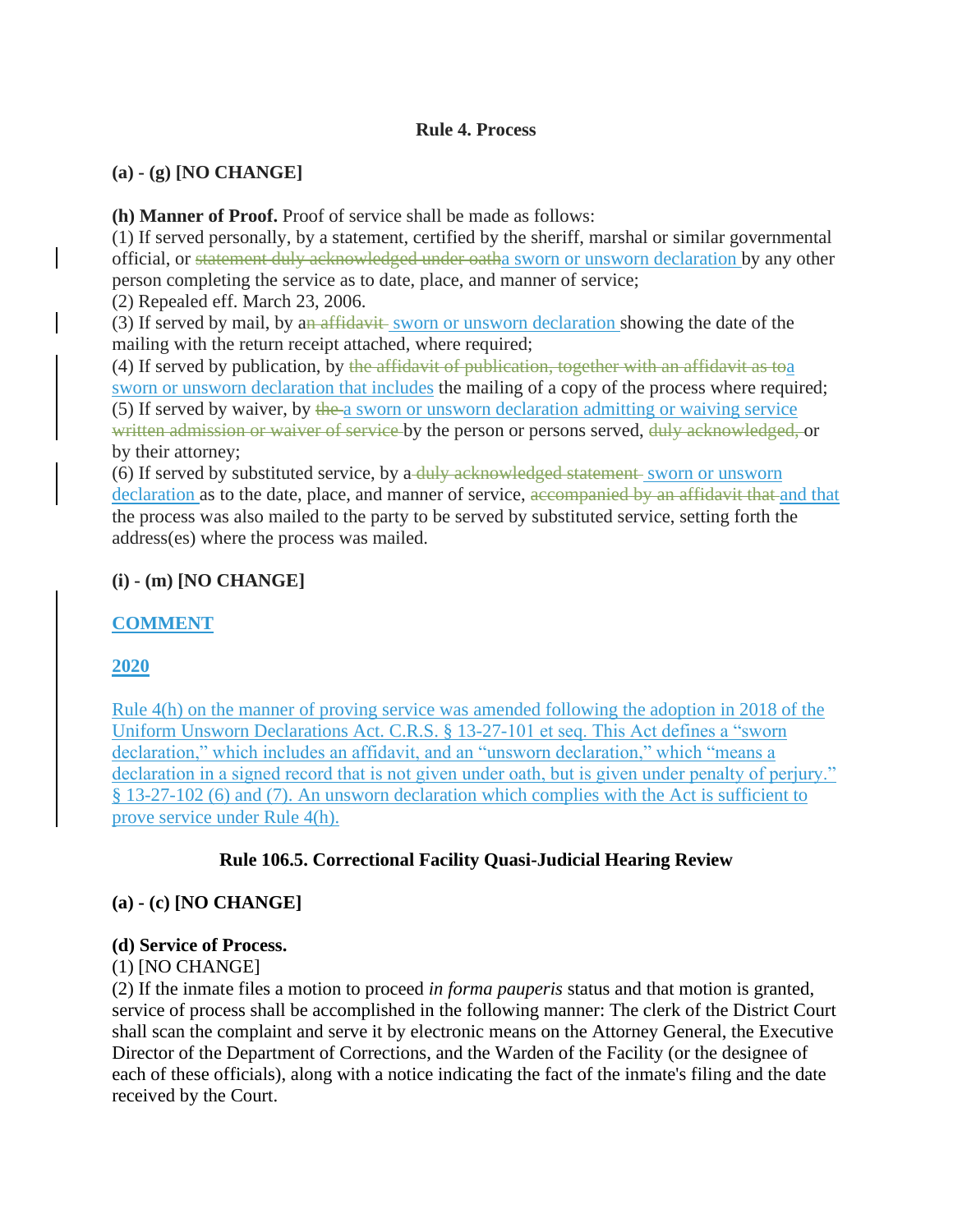Each person notified shall send an acknowledgment confirmation by electronic means indicating that the specified official has received the electronic notice and the scanned copy of the complaint.

**(e) - (k) [NO CHANGE]**

# **Rule 304. Service of Process**

**(a) - (f)** 

**(g) Manner of Proof.** Proof of service shall be made as follows:

(1) If served personally, by a statement, certified by the sheriff, marshal or similar governmental official, or statement duly acknowledged under oath a sworn or unsworn declaration by any other person completing the service as to date, place, and manner of service.

(2) Repealed eff. March 23, 2006.

(3) If served by mail, an affidavit sworn or unsworn declaration showing the date of the mailing, with the return receipt attached, where applicable.

(4) If served by publication, by the affidavit of publication, together with an affidavit as to the a sworn or unsworn declaration that includes the mailing of a copy of the summons, complaint and answer form where required.

(5) If served by waiver, by the written admission or waiver of service bya sworn or unsworn declaration admitting or waiving service by the person or persons to be served, duly acknowledged, or by their attorney.

(6) If served by substituted service, by a duly acknowledged statement sworn or unsworn declaration as to the date, place, and manner of service, accompanied by an affidavit and that the process was also mailed to the party to be served by substituted service, setting forth the address(es) where the process was mailed.

# **(h) - (j) [NO CHANGE]**

# **COMMENT**

# **2020**

Rule 304(g) on the manner of proving service was amended following the adoption in 2018 of the Uniform Unsworn Declarations Act. C.R.S. § 13-27-101 et seq. This Act defines a "sworn declaration," which includes an affidavit, and an "unsworn declaration," which "means a declaration in a signed record that is not given under oath, but is given under penalty of perjury." § 13-27-102 (6) and (7). An unsworn declaration which complies with the Act is sufficient to prove service under Rule 304(g).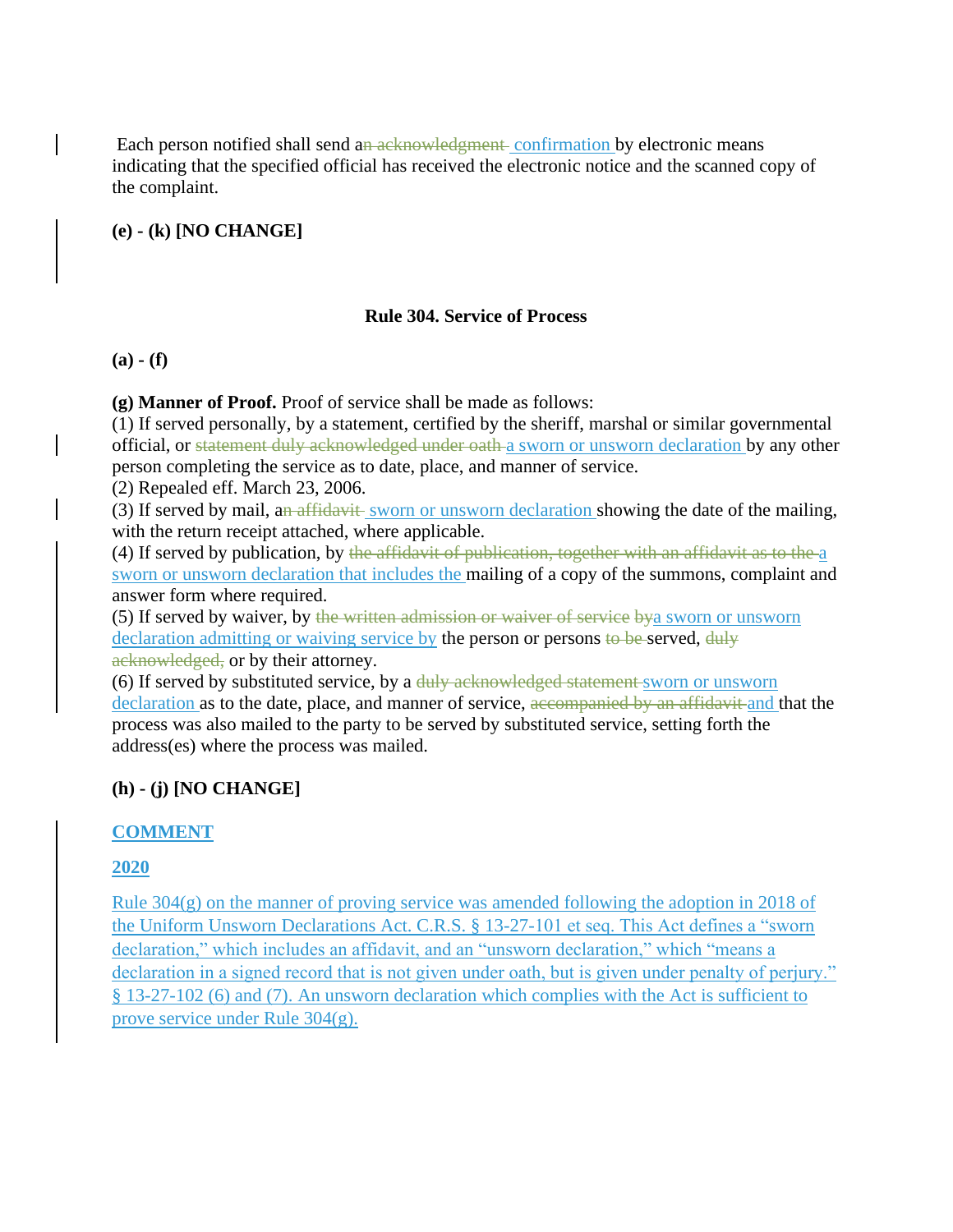# **Rule 4. Process**

# **(a) - (g) [NO CHANGE]**

**(h) Manner of Proof.** Proof of service shall be made as follows:

(1) If served personally, by a statement, certified by the sheriff, marshal or similar governmental official, or a sworn or unsworn declaration by any other person completing the service as to date, place, and manner of service;

(2) Repealed eff. March 23, 2006.

(3) If served by mail, by a sworn or unsworn declaration showing the date of the mailing with the return receipt attached, where required;

(4) If served by publication, by a sworn or unsworn declaration that includes the mailing of a copy of the process where required;

(5) If served by waiver, by a sworn or unsworn declaration admitting or waiving service by the person or persons served, or by their attorney;

(6) If served by substituted service, by a sworn or unsworn declaration as to the date, place, and manner of service, and that the process was also mailed to the party to be served by substituted service, setting forth the address(es) where the process was mailed.

# **(i) - (m) [NO CHANGE]**

# **COMMENT**

# **2020**

Rule 4(h) on the manner of proving service was amended following the adoption in 2018 of the Uniform Unsworn Declarations Act. C.R.S. § 13-27-101 et seq. This Act defines a "sworn declaration," which includes an affidavit, and an "unsworn declaration," which "means a declaration in a signed record that is not given under oath, but is given under penalty of perjury." § 13-27-102 (6) and (7). An unsworn declaration which complies with the Act is sufficient to prove service under Rule 4(h).

# **Rule 106.5. Correctional Facility Quasi-Judicial Hearing Review**

# **(a) - (c) [NO CHANGE]**

#### **(d) Service of Process.**

# (1) [NO CHANGE]

(2) If the inmate files a motion to proceed *in forma pauperis* status and that motion is granted, service of process shall be accomplished in the following manner: The clerk of the District Court shall scan the complaint and serve it by electronic means on the Attorney General, the Executive Director of the Department of Corrections, and the Warden of the Facility (or the designee of each of these officials), along with a notice indicating the fact of the inmate's filing and the date received by the Court.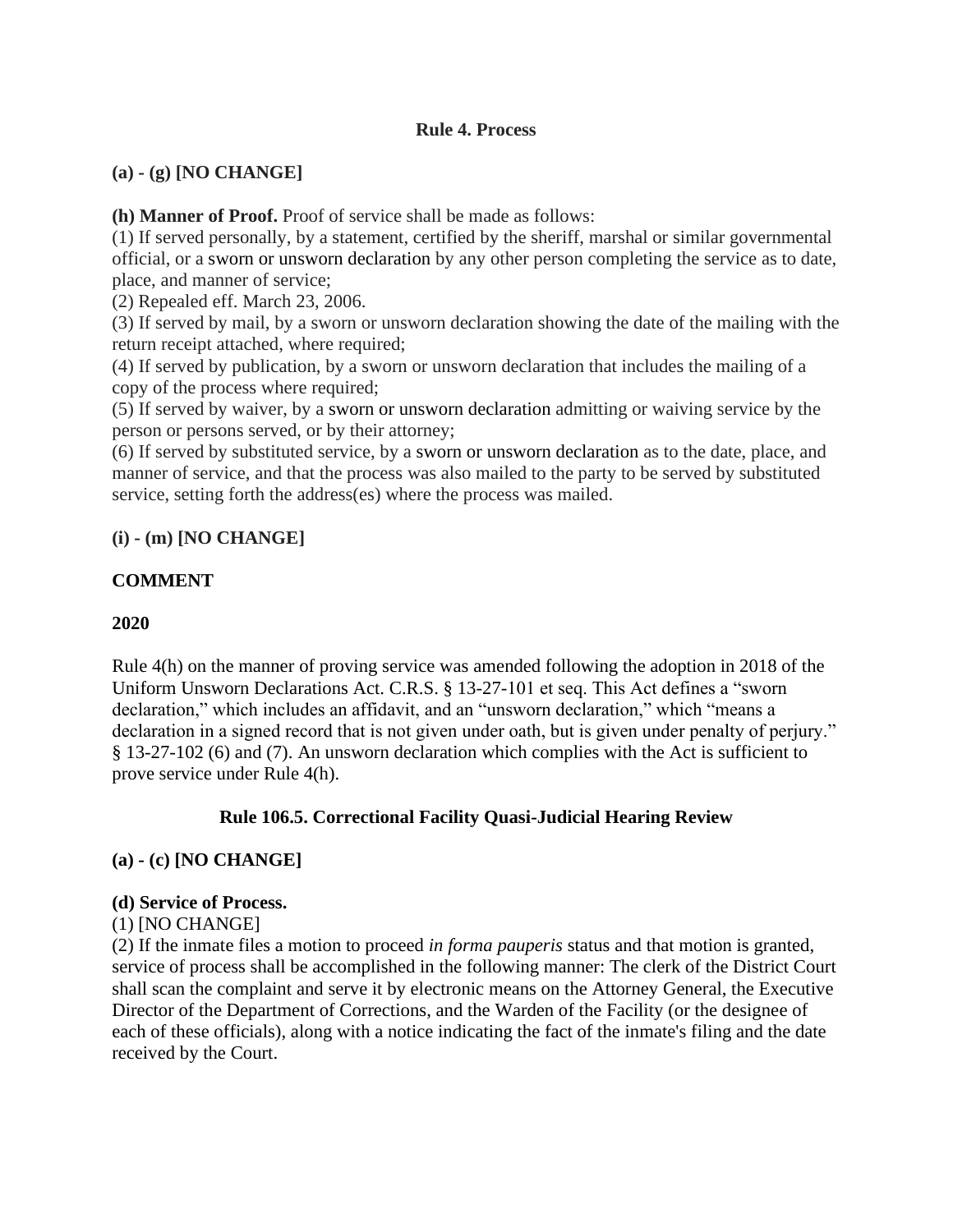Each person notified shall send a confirmation by electronic means indicating that the specified official has received the electronic notice and the scanned copy of the complaint.

# **(e) - (k) [NO CHANGE]**

#### **Rule 304. Service of Process**

**(a) - (f)** 

**(g) Manner of Proof.** Proof of service shall be made as follows:

(1) If served personally, by a statement, certified by the sheriff, marshal or similar governmental official, or a sworn or unsworn declaration by any other person completing the service as to date, place, and manner of service.

(2) Repealed eff. March 23, 2006.

(3) If served by mail, a sworn or unsworn declaration showing the date of the mailing, with the return receipt attached, where applicable.

(4) If served by publication, by a sworn or unsworn declaration that includes the mailing of a copy of the summons, complaint and answer form where required.

(5) If served by waiver, by a sworn or unsworn declaration admitting or waiving service by the person or persons served, or by their attorney.

(6) If served by substituted service, by a sworn or unsworn declaration as to the date, place, and manner of service, and that the process was also mailed to the party to be served by substituted service, setting forth the address(es) where the process was mailed.

# **(h) - (j) [NO CHANGE]**

# **COMMENT**

# **2020**

Rule 304(g) on the manner of proving service was amended following the adoption in 2018 of the Uniform Unsworn Declarations Act. C.R.S. § 13-27-101 et seq. This Act defines a "sworn declaration," which includes an affidavit, and an "unsworn declaration," which "means a declaration in a signed record that is not given under oath, but is given under penalty of perjury." § 13-27-102 (6) and (7). An unsworn declaration which complies with the Act is sufficient to prove service under Rule 304(g).